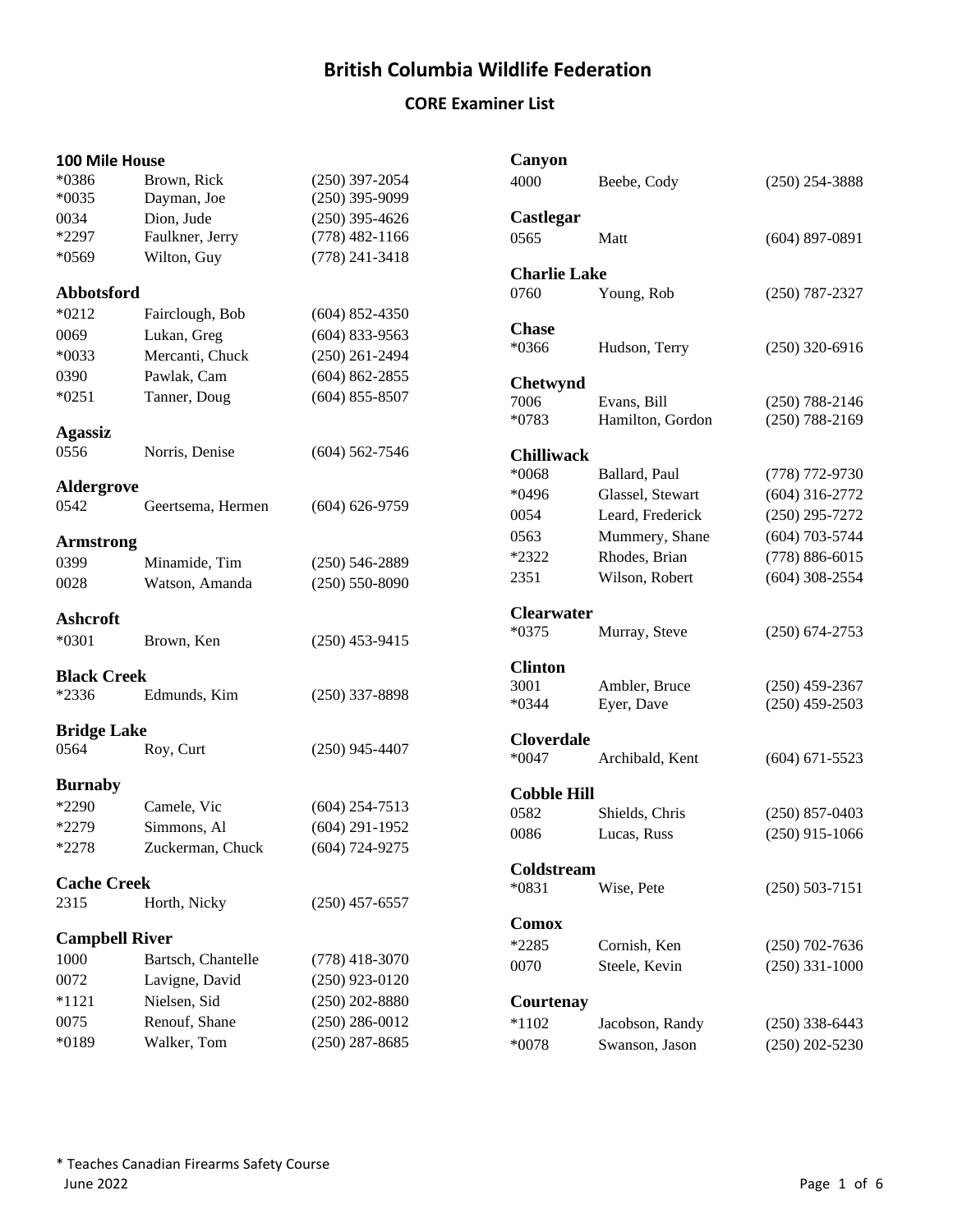### **CORE Examiner List**

#### **Cranbrook**

#### **Fort St John**

| *2332                | Bishop, Rob                 | $(250)$ 417-7492                     |
|----------------------|-----------------------------|--------------------------------------|
| 0680                 | Caccavo, Enzo               | $(250)$ 421-2479                     |
| 0599                 | Chretien. Denny             | $(250)$ 420-6318                     |
| $*0796$              | Dolynchuk, Gary             | $(250)$ 426-4144                     |
| 0588                 | Hoyt, Christie              | $(250)$ 421-7946                     |
| $*0477$              | Odnokon, Shawn              | $(778) 517 - 1187$                   |
|                      |                             |                                      |
| <b>Creston</b>       |                             |                                      |
| $*2333$              | Gatto, Brian                | $(250)$ 428-5958                     |
| $*0860$              | Harvey, Harv                | $(250)$ 428-4426                     |
| $*0684$              | Hurst, Beth                 | $(250) 802 - 5567$                   |
| 0480                 | Ramsay, Brad                | $(250)$ 428-3342                     |
|                      |                             |                                      |
| <b>Cumberland</b>    |                             |                                      |
| 0584                 | Levigne, Rick               | $(250)$ 897-0663                     |
| <b>Dawson Creek</b>  |                             |                                      |
| $*0383$              | Landry, Brian               | $(250)$ 843-7850                     |
| 0098                 | Waddell, Andy               | $(250)$ 784-3903                     |
|                      |                             |                                      |
| <b>Delta</b>         |                             |                                      |
| $*2341$              | Bader, Travis               | $(604)$ 940-7785                     |
| 2007                 | Maughan, Darren             | $(604) 671 - 0783$                   |
| $*0257$              | Wood, Albert                | $(604)$ 940-0042                     |
| 2314                 | Zentner, Dennis             | $(604)$ 946-1995                     |
| <b>Duncan</b>        |                             |                                      |
| 0077                 | Haslam, Mike                | $(250)$ 701-2423                     |
| 2335                 | Swain, Wes                  | $(250)$ 748-1903                     |
| 0093                 | Vanden Dungen, John         | $(250)$ 746-4537                     |
| 0087                 | Vanden Dungen, Tanya        | $(250)$ 746-4537                     |
|                      |                             |                                      |
| Elko                 |                             |                                      |
| 0483                 | Rawson, Brian               | $(250)$ 529-7775                     |
|                      |                             |                                      |
| Fernie               |                             |                                      |
| *0429                | Bossio, Liz                 | $(250)$ 423-7686                     |
| 0487<br>*0486        | Rocca, Mario<br>Uphill, Don | $(250)$ 423-7281<br>$(250)$ 423-3874 |
|                      |                             |                                      |
| <b>Fort Nelson</b>   |                             |                                      |
| *7101 Erskine, Cliff |                             | $(250)$ 321-2713                     |
|                      |                             |                                      |
| <b>Fort St James</b> |                             |                                      |
| $*0707$              | Davidson, Ross              | $(250)$ 996-6878                     |
| 0753                 | Houghton, Terry             | $(250)$ 996-8423                     |

| $*0659$            | Ekkel, Rick           | $(250)$ 794-8532   |
|--------------------|-----------------------|--------------------|
| 2339               | Gulevich, Doug        | $(250)$ 224-6235   |
| *0096              | Pennoyer, Ryan        | $(250)$ 263-5125   |
| *0384              | Reschke, Alfred       | $(250)$ 263-2934   |
| 0382               | Tancock, Ryan         | $(250)$ 785-5949   |
| 7100               | Zackodnik, Kim        | $(250)$ 262-8759   |
| <b>Genelle</b>     |                       |                    |
| *2330              | Ready, Ron            | $(250)$ 365-9446   |
| <b>Gibsons</b>     |                       |                    |
| 0268               | Gazeley, Fred         | $(604) 886 - 9131$ |
| $*0051$            | Martin, Bob (Sechelt) | $(604) 740 - 7594$ |
| <b>Gold River</b>  |                       |                    |
| $*1150$            | Mcnally, Morris       | $(250) 283 - 2160$ |
| Golden             |                       |                    |
| $*4002$            | Pagliaro, Roy         | $(250)$ 439-9024   |
| <b>Grand Forks</b> |                       |                    |
| 0693               | Seven Deers, David    | $(250)$ 442-8844   |
| Greenwood          |                       |                    |
| $*0457$            | Anderson, Dave        | $(250)$ 445-6112   |
| Hope               |                       |                    |
| 0387               | Mulder, Hans          | $(604)$ 702-8476   |
| $*0573$            | Preston, George       | $(604) 750 - 8115$ |
| <b>Houston</b>     |                       |                    |
| $*0662$            | Mcdonald, Frank       | $(250)$ 845-7030   |
| <b>Invermere</b>   |                       |                    |
| 0455               | Stade, Brian          | $(250)$ 342-3424   |
| 0381               | Tenta, Alan           | $(250)$ 409-9571   |
| 0460               | Trask, Byron          | $(250)$ 341-5562   |
|                    |                       |                    |
| <b>Jaffray</b>     |                       |                    |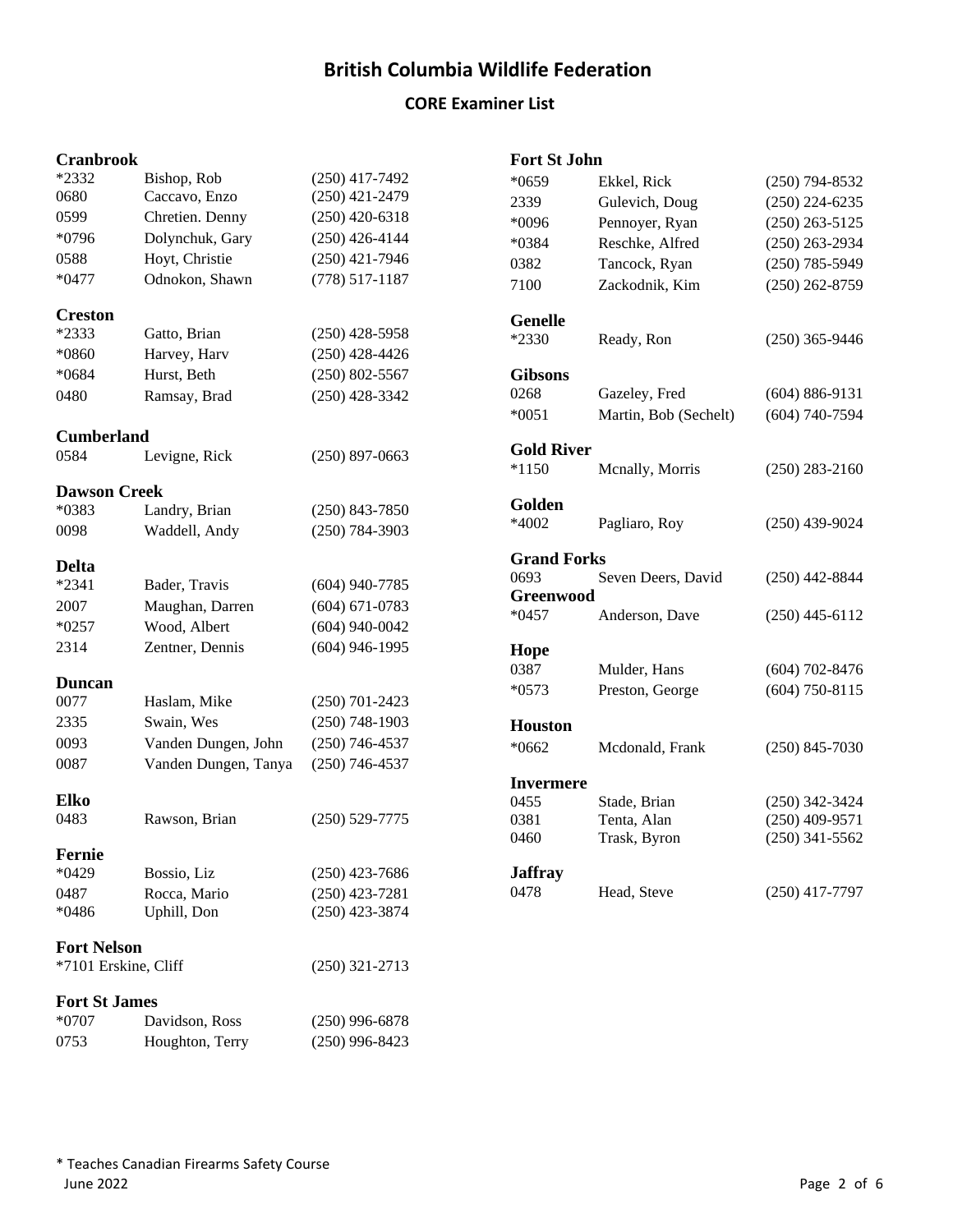## **CORE Examiner List**

#### **Kamloops**

| *2207                | Cartwright, Stu    | $(250)$ 819-9198   |
|----------------------|--------------------|--------------------|
| $*0303$              | Farquharson, Alec  | $(250)$ 376-3596   |
| 0321                 | Hardaker, Ted      | $(250) 573 - 4091$ |
| 2344                 | Kendall, Mitch     | $(250)$ 372-7111   |
| 3002                 | McMillan, Josh     | $(250)$ 819-4845   |
| 3000                 | Mercanti, Michael  | $(250)$ 263-1915   |
| $*0364$              | Newman, Brian      | $(250) 838 - 2277$ |
| 0359                 | Reimer, P.J.       | $(250) 579 - 2008$ |
| $*0314$              | Smith, Bill        | $(250)$ 376-7970   |
| $*0315$              | Snucins, Vit       | $(250) 554 - 9492$ |
| $*0490$              | Sutherland, Dianne | $(250)$ 299-9505   |
| Kelowna              |                    |                    |
| 0846                 | Newman, Dave       | $(250) 860 - 6036$ |
| $*0814$              | Rogers, Chris      | $(250) 899 - 1381$ |
| *8001                | Hardy, Chuck       | $(250) 762 - 9001$ |
| West Kelowna         |                    |                    |
| $*0672$              | Bare, Pat          | $(250) 768 - 3301$ |
| 0852                 | Brown, Keith       | $(250)$ 317-5629   |
| 0099                 | Deadmarsh, Ken     | $(250)$ 769-5655   |
| 0061                 | Hawtree, Stephen   | $(250)$ 317-9446   |
| *2350                | Kowk, Duncan       | $(250)$ 212-2526   |
| <b>Keremeos</b>      |                    |                    |
| 8002                 | Haddrell, Bob      | $(250)$ 499-8890   |
| <b>Kimberley</b>     |                    |                    |
| 0015                 | Hicks, Scott       | $(250) 631 - 2461$ |
| Kitimat              |                    |                    |
| $*0674$              | Hummel, Al         | $(250) 632 - 6424$ |
| 0397                 | Keller, Corey      | $(250)$ 317-0550   |
| Ladysmith            |                    |                    |
| 2337                 | Alexander, Dave    | $(250)$ 245-3865   |
| *2338                | Judson, David      | $(250)$ 245-3690   |
| <b>Lake Country</b>  |                    |                    |
| 0398                 | Auch, Ricky        | $(250)$ 808-4339   |
| 0396                 | Kozub, Nick        | $(250)$ 766-7306   |
| <b>Lake Cowichan</b> |                    |                    |
| 0036                 | Baas, Wally        | $(250)$ 749-4025   |

| <b>Langley</b>      |                   |                    |
|---------------------|-------------------|--------------------|
| 2001                | Barber, Howard    | $(604) 856 - 8390$ |
| *0497               | Blyth, Rick       | $(604)$ 790-4291   |
| 2281                | Drake, Richard    | $(604)$ 532-5980   |
| 2308                | Maynard, Mike     | $(778) 726 - 1584$ |
| 0690                | Nesbitt, Matt     | $(604)$ 240-5422   |
| <b>Logan Lake</b>   |                   |                    |
| *2005               | Lacoste, Martyne  | $(604) 505 - 7177$ |
| Lumby               |                   |                    |
| *0829               | Aussem, Peter     | $(250) 547 - 6708$ |
| 0590                | Currie, Nicole    | $(250) 550 - 6129$ |
| Mackenzie           |                   |                    |
| 0768                | L'heureux, Wilda  | $(250)$ 997-4819   |
| 0027                | Mercanti, Josh    | $(250)$ 309-7916   |
| 2348                | Warner, Dave      | $(250)$ 997-6896   |
| <b>Malahat</b>      |                   |                    |
| 0544                | York, Richard     | $(250)$ 743-1511   |
| <b>Maple Ridge</b>  |                   |                    |
| 0576                | Beaulieu, Mario   | (778) 239-4736     |
| *0391               | Bergen, Michael   | (778) 888-3674     |
| 2003                | Goncalves, Phil   | $(604)$ 818-2265   |
| $*2343$             | Jones, Craig      | $(604)$ 467-9232   |
| <b>Merritt</b>      |                   |                    |
| 2211                | Hatch, Barry      | $(778)$ 908-0566   |
| 0377                | George, Jim       | $(250)$ 378-2735   |
| $*0372$             | Paul, Lou         | $(250)$ 315-5565   |
| 0694                | Soames, Steve     | $(250)$ 378-8137   |
| <b>Mission</b>      |                   |                    |
| $*2204$             | Cummings, Brian   | $(604) 820 - 9775$ |
| 0686                | Kienas, Travis    | $(604)$ 302-0463   |
| *0388               | Kunstler, David   | $(604)$ 289-4867   |
| 0575                | Langdeau, Tyler   | $(604)$ 226-3322   |
| <b>Mount Currie</b> |                   |                    |
| 0561                | Gatehouse, Clarke | $(604)$ 935-8778   |
|                     |                   |                    |
| <b>Nakusp</b>       |                   |                    |
| $*0264$             | Boswell, Dorian   | $(250)$ 265-9911   |
| 4003                | Watson, Troy      | $(250)$ 265-1138   |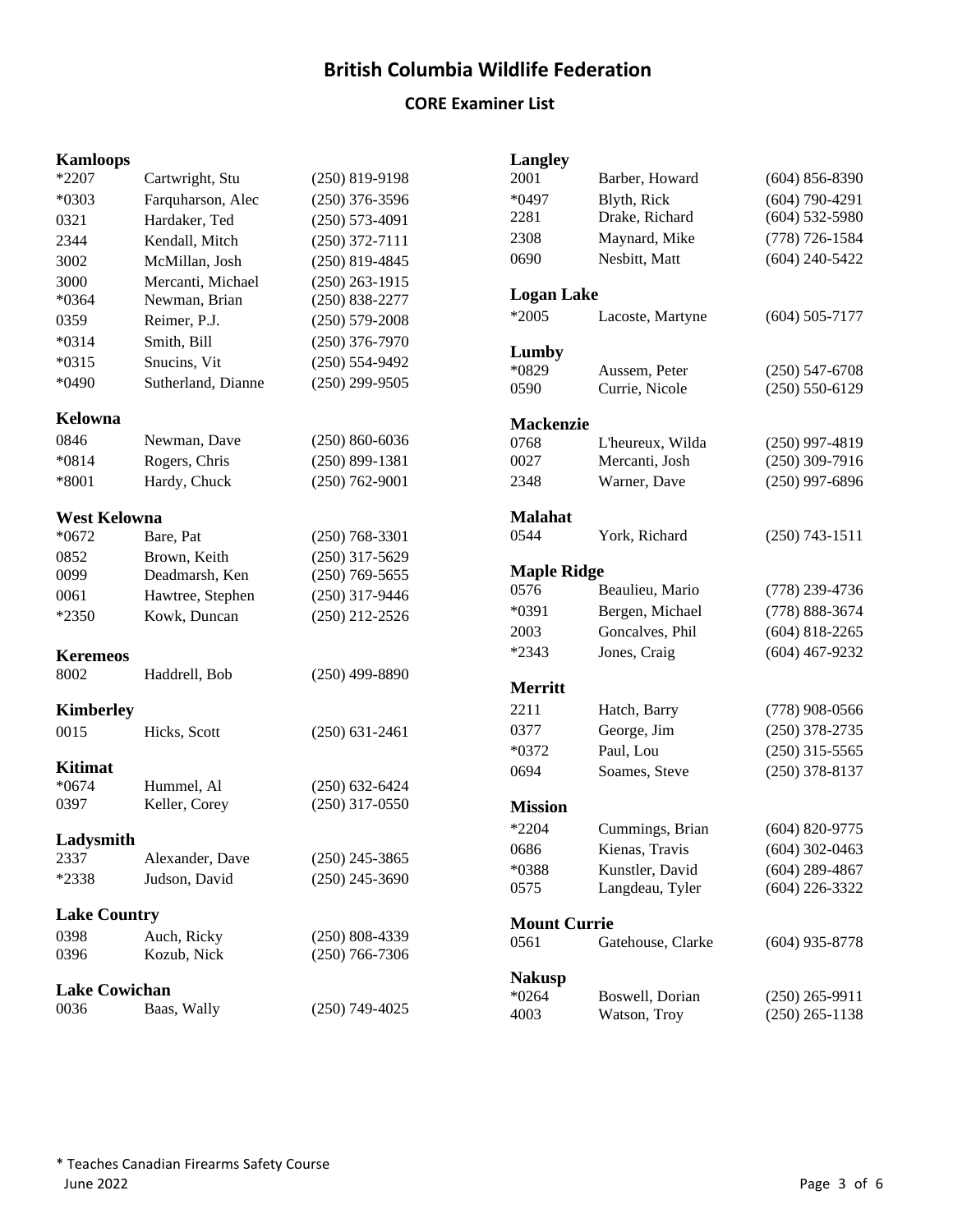### **CORE Examiner List**

#### **Nanaimo**

| 0105                   | Bennie, Bob        | $(250) 585 - 4090$ |
|------------------------|--------------------|--------------------|
| $*0114$                | Forsyth, Robert    | $(250)$ 714-4062   |
| $*0118$                | Jones, Tom         | $(250)$ 753-5059   |
| 0032                   | Sandhu, Dave       | $(250)$ 753-5489   |
| 0558                   | Zhang, Jason       | $(250)$ 619-8000   |
|                        |                    |                    |
| <b>Nanoose Bay</b>     |                    |                    |
| 1001                   | Lansdowne, Shannon | $(604) 765 - 3300$ |
| $*0071$                | MacLean, Cody      | $(250)$ 240-2818   |
| <b>Nelson</b>          |                    |                    |
| 4001                   | Goff, Dennis       | $(250)$ 428-1674   |
|                        |                    |                    |
| <b>New Westminster</b> |                    |                    |
| $*0571$                | Rheaume, Dan       | $(604)$ 306-7705   |
| <b>North Vancouver</b> |                    |                    |
| $*0551$                | K, Matthew         | $(604)$ 367-5784   |
| $*0283$                | Pitkethly, Barry   | $(604)$ 929-4269   |
| $*0162$                | Sra, Sukhpal       | $(604)$ 728-1782   |
| $*2260$                | Walzak, Don        | $(604)$ 987-2016   |
| 2004                   | Willett, Kelly     | $(604) 618 - 0293$ |
|                        |                    |                    |
| Okanagan Falls         |                    |                    |
| $*0835$                | Mehrer, Dwayne     | $(250)$ 497-8460   |
| Oliver                 |                    |                    |
| 0862                   | Lindsay, Joan      | $(250)$ 485-2002   |
|                        |                    |                    |
| <b>Pemberton</b>       |                    |                    |
| $*0229$                | Knowles, Ivan      | $(604) 698 - 0566$ |
| <b>Penticton</b>       |                    |                    |
| 0858                   | Drobe, Brian       | $(250)$ 809-5585   |
| $*0642$                | Ford, Ed           | $(250)$ 490-1445   |
| 2008                   | Hill, Jonas        | $(604)$ 218-4418   |
| $*0841$                | Kerr, David        | $(250)$ 493-8326   |
| 0597                   | Monroe, Julie      | $(250)$ 569-7665   |
| $*0592$                | Williams, Sandra   | $(250)$ 493-6545   |
| <b>Pitt Meadows</b>    |                    |                    |
| 0562                   | Andreolli, Ercole  | $(604)$ 968-5968   |
| $*0554$                | Toma, Toma         | $(604)$ 374-8304   |
|                        |                    |                    |
| <b>Port Alberni</b>    |                    |                    |
| 0008                   | Aussem, Mark       | $(250)$ 735-0385   |
| 1110                   | Clark, Darlene     | $(250)$ 720-5474   |
|                        |                    |                    |

| <b>Port Coquitlam</b>     |                                           |                                        |  |
|---------------------------|-------------------------------------------|----------------------------------------|--|
| $*0552$                   | Knight, Julian                            | (778) 822-2583                         |  |
| 2283                      | Krell, Darren                             | $(604)$ 944-9047                       |  |
| $*0567$                   | Lee, Hermes                               | $(604) 783 - 0861$                     |  |
|                           |                                           |                                        |  |
| <b>Port Mcneill</b>       |                                           |                                        |  |
| 0041                      | Martin, Kathy                             | $(250)$ 956-3456                       |  |
| $*0148$                   | Martin, Allan                             | $(250)$ 956-3456                       |  |
|                           |                                           |                                        |  |
| <b>Powell River</b>       |                                           |                                        |  |
| 0045                      | Gemmell, Gord                             | $(604)$ 483-4014                       |  |
| 0689                      | Mcsween, Dave                             | $(604)$ 414-4635                       |  |
| <b>Prince George</b>      |                                           |                                        |  |
| $*7024$                   | Petrisor, Dan                             | $(250)$ 613-9170                       |  |
| 7007                      | Clare, Sheldon                            | $(250) 563 - 2804$                     |  |
| 7009                      | Collett, Gary                             | $(250)$ 962-6455                       |  |
| 0653                      | Forsdick, Doug                            | $(250)$ 962-6346                       |  |
| 0713                      | Gilbert, Dick                             | $(250)$ 962-1511                       |  |
| 7029                      |                                           |                                        |  |
|                           | Gray, Rod                                 | $(250) 552 - 4178$<br>$(250)$ 964-6624 |  |
| $*0722$                   | Manning, Ron                              |                                        |  |
| 7102                      | Lawrence, Jonathan                        | $(250) 552 - 9444$                     |  |
| 7103                      | Reid, Rick                                | $(250) 552 - 4966$                     |  |
| 0731                      | Tschampa, Joe                             | $(250)$ 964-4164                       |  |
| <b>Prince Rupert</b>      |                                           |                                        |  |
| 0648                      | Trim, Michael                             | $(250)$ 627-8317                       |  |
|                           |                                           |                                        |  |
| <b>Princeton</b>          |                                           |                                        |  |
| 2324                      | Lay, Al                                   | $(250)$ 295-0250                       |  |
| Pritchard                 |                                           |                                        |  |
| 0367                      | Swift, Don                                | $(250)$ 577-3461                       |  |
|                           |                                           |                                        |  |
| <b>Qualicum Beach</b>     |                                           |                                        |  |
|                           | *1134 Blair, Larry                        | $(250)$ 752-0726                       |  |
| 0579                      | Carmichael, Darin roamsqualicum@gmail.com |                                        |  |
| Quesnel                   |                                           |                                        |  |
|                           |                                           |                                        |  |
| $*0046$                   | Koett, Tony                               | $(250)$ 992-9040                       |  |
| $*0537$                   | Leer, Art                                 | $(250)$ 992-2808                       |  |
| 0539                      | Logie, Brian                              | $(250)$ 983-8643                       |  |
| $*0508$                   | Monk, Bob                                 | $(250)$ 992-3101                       |  |
| <b>Radium Hot Springs</b> |                                           |                                        |  |
| 0475                      | Hagman, James                             | $(250)$ 341-2116                       |  |
|                           |                                           |                                        |  |
| <b>Revelstoke</b>         |                                           |                                        |  |
| *0489                     | Angus, Matt                               | $(250) 814 - 0111$                     |  |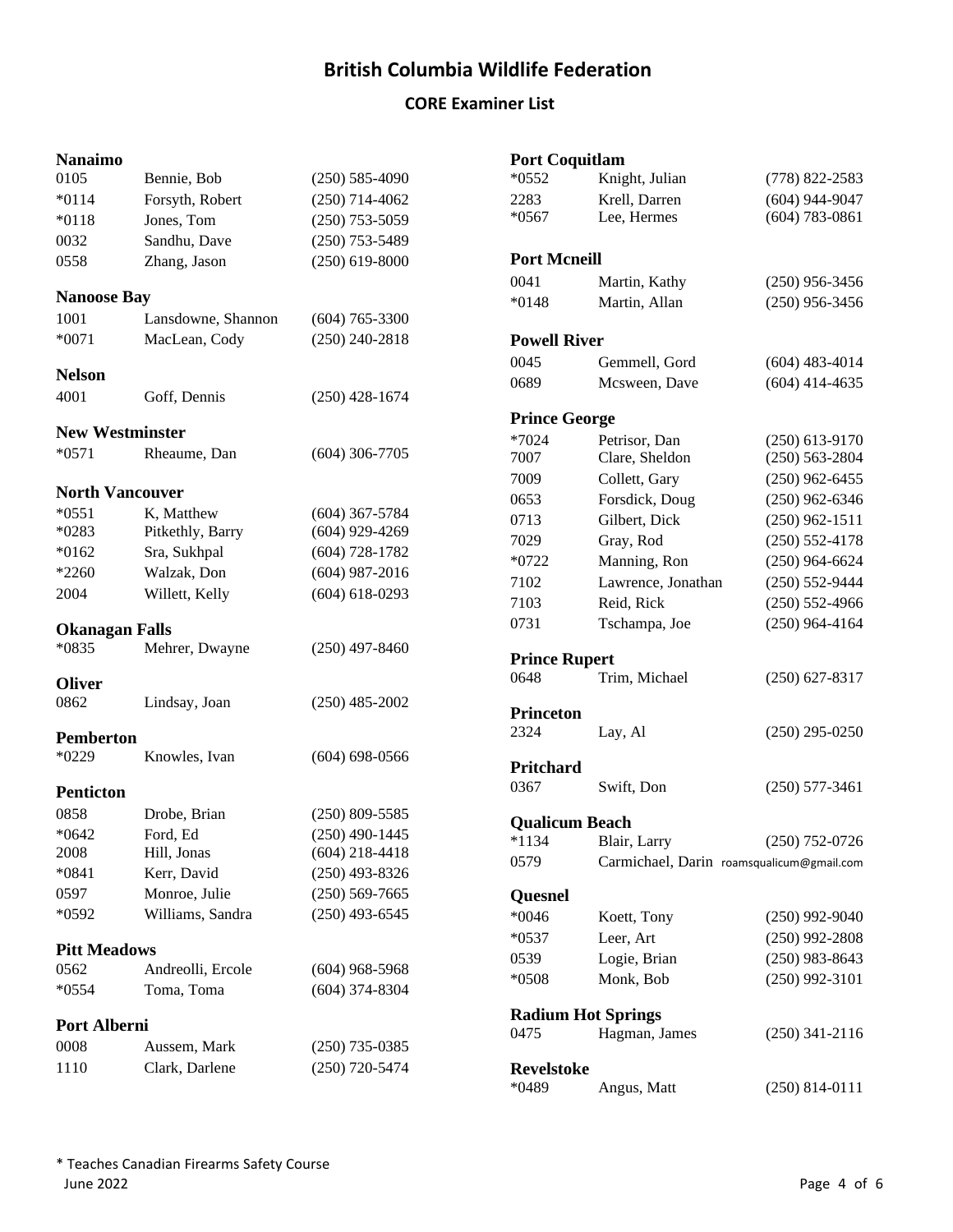## **CORE Examiner List**

| <b>Richmond</b>           |                   |                    |
|---------------------------|-------------------|--------------------|
| 2006                      | Taylor, Michael   | $(778)$ 230-2237   |
| 0568                      | Yang, David       | $(604)$ 279-9956   |
| *2282                     | Yu, Sandy         | $(604)$ 273-4288   |
| <b>Salmon Arm</b>         |                   |                    |
| $*0808$                   | Holmes, Trevor    | $(250)$ 832-4105   |
| 0685                      | Jewell, Devin     | $(250)$ 253-1235   |
| <b>Salt Spring Island</b> |                   |                    |
| $*1154$                   | Cameron, Ken      | $(250)$ 537-1243   |
| Sechelt                   |                   |                    |
| $*2342$                   | Ross, Andrew      | $(604) 741 - 3749$ |
| Shawnigan Lake            |                   |                    |
| $*2306$                   | Frost, Gord       | $(778)$ 676-7253   |
| Sidney                    |                   |                    |
| *0849                     | Giles, Robert     | $(403) 652 - 1799$ |
| <b>Smithers</b>           |                   |                    |
| 7004                      | Ulrich, Ken       | $(250)$ 847-0576   |
| Sooke                     |                   |                    |
| *0587                     | Banks, Edward     | $(250)$ 812-6560   |
| 0543                      | Little, Andy      | $(250)$ 812-0950   |
| <b>South Hazelton</b>     |                   |                    |
| 0639                      | Mason, Sharon     | $(250)$ 877-8544   |
| Sparwood                  |                   |                    |
| 0488                      | Podrasky, Kevin   | $(250)$ 425-2602   |
| <b>Summerland</b>         |                   |                    |
| 0491                      | Carleton, Dave    | $(250)$ 494-7854   |
| $*0336$                   | Smith, Rory       | $(250)$ 494-1302   |
| Surrey                    |                   |                    |
| *0048                     | Beer, Eric        | $(604) 724 - 8102$ |
| $*0549$                   | Chen, Wei Ping    | $(604)$ 880-5866   |
| 1120                      | Danylyshyn, David | $(604) 536 - 5155$ |
| 0683                      | Fu, Hawk          | $(778)$ 998-5868   |
| 0570                      | Hill, Kevin       | (778) 991-3686     |
| 2311                      | Hugo, Berny       | $(604)$ 581-4888   |
| *0499                     | Kampschuur, Marc  | $(778) 688 - 1397$ |
| 0687                      | Marinescu, Ion    | $(604)$ 728-0663   |
| 0392                      | Rai, Sangram      | $(604)$ 599-1046   |
| 0066                      | Rai, Raj          | $(604)$ 716-4455   |
| $*0495$                   | Singh, Opinder    | $(778)$ 991-9576   |

| $*0493$<br>Yakovenko, Sergey<br>$(604)$ 502-0986<br>Telkwa<br>$*0010$<br>Cloutier, Roger<br>$(250)$ 847-0326<br><b>Terrace</b><br>0016<br>Kester, James<br>$(250)$ 615-3754<br>0014<br>Lachance, Rich<br>$(250) 638 - 0852$<br>Morris, Terry<br>$(250) 635 - 6983$<br>$*0022$<br>0012<br>Netzel, Darcy<br>$(250)$ 631-3580<br>$*0017$<br>Ramsey, Ted<br>$(250) 635 - 6332$<br><b>Thornhill</b><br>0020<br>$(250)$ 635-4859<br>Moi, Art<br>$(250) 742 - 2001$<br>0030<br>Walker, Geoff<br><b>Tofino</b><br>0074<br>Dixon, Tony<br>$(250)$ 726-5364<br>$*0146$<br>Tranfield, Al<br>$(250)$ 725-3973<br>Trail<br>0063<br>Blank, Kirk<br>$(250) 512 - 9831$<br><b>Union Bay</b><br>$*1130$<br>Wheeldon, Jim<br>$(250)$ 335-2301<br><b>Vancouver</b><br>0681<br>Beukers, Robert<br>$(604)$ 488-4315<br>$(604)$ 254-7513<br>*2313<br>Camele, Joe<br>Eyers, Dylan<br>0084<br>programs@eatwild.ca<br>Sohm, Donald<br>2002<br>(778) 988-7369<br>2352<br>Starnes, Celina<br>programs@eatwild.ca<br>$(604) 714 - 1211$<br>$*0082$<br>Trapp, Michael<br><b>Vanderhoof</b><br>7027<br>Hill, Cam<br>$(250) 570 - 2326$<br>$*0744$<br>Wheeler, Mike<br>$(250) 567 - 4020$<br><b>Vernon</b><br>*0595<br>$(250)$ 470-9393<br>Moore, Mike<br>$(250)$ 306-9460<br>$*7020$<br>Parfrey, Jim<br>Wise, Holly<br>$(250)$ 309-0309<br>8000<br><b>Victoria</b><br>0128<br>$(250)$ 479-5010<br>Carter, Doug<br>Hailey, Tj<br>(778) 870-8004<br>0011<br>*0090<br>Kilshaw, Murray<br>$(250)$ 382-1029<br>Kvakic, Sasha<br>$(250)$ 818-5565<br>0545 | <b>Surrey - Continued</b> |               |                    |  |
|-----------------------------------------------------------------------------------------------------------------------------------------------------------------------------------------------------------------------------------------------------------------------------------------------------------------------------------------------------------------------------------------------------------------------------------------------------------------------------------------------------------------------------------------------------------------------------------------------------------------------------------------------------------------------------------------------------------------------------------------------------------------------------------------------------------------------------------------------------------------------------------------------------------------------------------------------------------------------------------------------------------------------------------------------------------------------------------------------------------------------------------------------------------------------------------------------------------------------------------------------------------------------------------------------------------------------------------------------------------------------------------------------------------------------------------------------------------------------------------------------------------------------|---------------------------|---------------|--------------------|--|
|                                                                                                                                                                                                                                                                                                                                                                                                                                                                                                                                                                                                                                                                                                                                                                                                                                                                                                                                                                                                                                                                                                                                                                                                                                                                                                                                                                                                                                                                                                                       |                           |               |                    |  |
|                                                                                                                                                                                                                                                                                                                                                                                                                                                                                                                                                                                                                                                                                                                                                                                                                                                                                                                                                                                                                                                                                                                                                                                                                                                                                                                                                                                                                                                                                                                       |                           |               |                    |  |
|                                                                                                                                                                                                                                                                                                                                                                                                                                                                                                                                                                                                                                                                                                                                                                                                                                                                                                                                                                                                                                                                                                                                                                                                                                                                                                                                                                                                                                                                                                                       |                           |               |                    |  |
|                                                                                                                                                                                                                                                                                                                                                                                                                                                                                                                                                                                                                                                                                                                                                                                                                                                                                                                                                                                                                                                                                                                                                                                                                                                                                                                                                                                                                                                                                                                       |                           |               |                    |  |
|                                                                                                                                                                                                                                                                                                                                                                                                                                                                                                                                                                                                                                                                                                                                                                                                                                                                                                                                                                                                                                                                                                                                                                                                                                                                                                                                                                                                                                                                                                                       |                           |               |                    |  |
|                                                                                                                                                                                                                                                                                                                                                                                                                                                                                                                                                                                                                                                                                                                                                                                                                                                                                                                                                                                                                                                                                                                                                                                                                                                                                                                                                                                                                                                                                                                       |                           |               |                    |  |
|                                                                                                                                                                                                                                                                                                                                                                                                                                                                                                                                                                                                                                                                                                                                                                                                                                                                                                                                                                                                                                                                                                                                                                                                                                                                                                                                                                                                                                                                                                                       |                           |               |                    |  |
|                                                                                                                                                                                                                                                                                                                                                                                                                                                                                                                                                                                                                                                                                                                                                                                                                                                                                                                                                                                                                                                                                                                                                                                                                                                                                                                                                                                                                                                                                                                       |                           |               |                    |  |
|                                                                                                                                                                                                                                                                                                                                                                                                                                                                                                                                                                                                                                                                                                                                                                                                                                                                                                                                                                                                                                                                                                                                                                                                                                                                                                                                                                                                                                                                                                                       |                           |               |                    |  |
|                                                                                                                                                                                                                                                                                                                                                                                                                                                                                                                                                                                                                                                                                                                                                                                                                                                                                                                                                                                                                                                                                                                                                                                                                                                                                                                                                                                                                                                                                                                       |                           |               |                    |  |
|                                                                                                                                                                                                                                                                                                                                                                                                                                                                                                                                                                                                                                                                                                                                                                                                                                                                                                                                                                                                                                                                                                                                                                                                                                                                                                                                                                                                                                                                                                                       |                           |               |                    |  |
|                                                                                                                                                                                                                                                                                                                                                                                                                                                                                                                                                                                                                                                                                                                                                                                                                                                                                                                                                                                                                                                                                                                                                                                                                                                                                                                                                                                                                                                                                                                       |                           |               |                    |  |
|                                                                                                                                                                                                                                                                                                                                                                                                                                                                                                                                                                                                                                                                                                                                                                                                                                                                                                                                                                                                                                                                                                                                                                                                                                                                                                                                                                                                                                                                                                                       |                           |               |                    |  |
|                                                                                                                                                                                                                                                                                                                                                                                                                                                                                                                                                                                                                                                                                                                                                                                                                                                                                                                                                                                                                                                                                                                                                                                                                                                                                                                                                                                                                                                                                                                       |                           |               |                    |  |
|                                                                                                                                                                                                                                                                                                                                                                                                                                                                                                                                                                                                                                                                                                                                                                                                                                                                                                                                                                                                                                                                                                                                                                                                                                                                                                                                                                                                                                                                                                                       |                           |               |                    |  |
|                                                                                                                                                                                                                                                                                                                                                                                                                                                                                                                                                                                                                                                                                                                                                                                                                                                                                                                                                                                                                                                                                                                                                                                                                                                                                                                                                                                                                                                                                                                       |                           |               |                    |  |
|                                                                                                                                                                                                                                                                                                                                                                                                                                                                                                                                                                                                                                                                                                                                                                                                                                                                                                                                                                                                                                                                                                                                                                                                                                                                                                                                                                                                                                                                                                                       |                           |               |                    |  |
|                                                                                                                                                                                                                                                                                                                                                                                                                                                                                                                                                                                                                                                                                                                                                                                                                                                                                                                                                                                                                                                                                                                                                                                                                                                                                                                                                                                                                                                                                                                       |                           |               |                    |  |
|                                                                                                                                                                                                                                                                                                                                                                                                                                                                                                                                                                                                                                                                                                                                                                                                                                                                                                                                                                                                                                                                                                                                                                                                                                                                                                                                                                                                                                                                                                                       |                           |               |                    |  |
|                                                                                                                                                                                                                                                                                                                                                                                                                                                                                                                                                                                                                                                                                                                                                                                                                                                                                                                                                                                                                                                                                                                                                                                                                                                                                                                                                                                                                                                                                                                       |                           |               |                    |  |
|                                                                                                                                                                                                                                                                                                                                                                                                                                                                                                                                                                                                                                                                                                                                                                                                                                                                                                                                                                                                                                                                                                                                                                                                                                                                                                                                                                                                                                                                                                                       |                           |               |                    |  |
|                                                                                                                                                                                                                                                                                                                                                                                                                                                                                                                                                                                                                                                                                                                                                                                                                                                                                                                                                                                                                                                                                                                                                                                                                                                                                                                                                                                                                                                                                                                       |                           |               |                    |  |
|                                                                                                                                                                                                                                                                                                                                                                                                                                                                                                                                                                                                                                                                                                                                                                                                                                                                                                                                                                                                                                                                                                                                                                                                                                                                                                                                                                                                                                                                                                                       |                           |               |                    |  |
|                                                                                                                                                                                                                                                                                                                                                                                                                                                                                                                                                                                                                                                                                                                                                                                                                                                                                                                                                                                                                                                                                                                                                                                                                                                                                                                                                                                                                                                                                                                       |                           |               |                    |  |
|                                                                                                                                                                                                                                                                                                                                                                                                                                                                                                                                                                                                                                                                                                                                                                                                                                                                                                                                                                                                                                                                                                                                                                                                                                                                                                                                                                                                                                                                                                                       |                           |               |                    |  |
|                                                                                                                                                                                                                                                                                                                                                                                                                                                                                                                                                                                                                                                                                                                                                                                                                                                                                                                                                                                                                                                                                                                                                                                                                                                                                                                                                                                                                                                                                                                       |                           |               |                    |  |
|                                                                                                                                                                                                                                                                                                                                                                                                                                                                                                                                                                                                                                                                                                                                                                                                                                                                                                                                                                                                                                                                                                                                                                                                                                                                                                                                                                                                                                                                                                                       |                           |               |                    |  |
|                                                                                                                                                                                                                                                                                                                                                                                                                                                                                                                                                                                                                                                                                                                                                                                                                                                                                                                                                                                                                                                                                                                                                                                                                                                                                                                                                                                                                                                                                                                       |                           |               |                    |  |
|                                                                                                                                                                                                                                                                                                                                                                                                                                                                                                                                                                                                                                                                                                                                                                                                                                                                                                                                                                                                                                                                                                                                                                                                                                                                                                                                                                                                                                                                                                                       |                           |               |                    |  |
|                                                                                                                                                                                                                                                                                                                                                                                                                                                                                                                                                                                                                                                                                                                                                                                                                                                                                                                                                                                                                                                                                                                                                                                                                                                                                                                                                                                                                                                                                                                       |                           |               |                    |  |
|                                                                                                                                                                                                                                                                                                                                                                                                                                                                                                                                                                                                                                                                                                                                                                                                                                                                                                                                                                                                                                                                                                                                                                                                                                                                                                                                                                                                                                                                                                                       |                           |               |                    |  |
|                                                                                                                                                                                                                                                                                                                                                                                                                                                                                                                                                                                                                                                                                                                                                                                                                                                                                                                                                                                                                                                                                                                                                                                                                                                                                                                                                                                                                                                                                                                       |                           |               |                    |  |
|                                                                                                                                                                                                                                                                                                                                                                                                                                                                                                                                                                                                                                                                                                                                                                                                                                                                                                                                                                                                                                                                                                                                                                                                                                                                                                                                                                                                                                                                                                                       |                           |               |                    |  |
|                                                                                                                                                                                                                                                                                                                                                                                                                                                                                                                                                                                                                                                                                                                                                                                                                                                                                                                                                                                                                                                                                                                                                                                                                                                                                                                                                                                                                                                                                                                       |                           |               |                    |  |
|                                                                                                                                                                                                                                                                                                                                                                                                                                                                                                                                                                                                                                                                                                                                                                                                                                                                                                                                                                                                                                                                                                                                                                                                                                                                                                                                                                                                                                                                                                                       |                           |               |                    |  |
|                                                                                                                                                                                                                                                                                                                                                                                                                                                                                                                                                                                                                                                                                                                                                                                                                                                                                                                                                                                                                                                                                                                                                                                                                                                                                                                                                                                                                                                                                                                       |                           |               |                    |  |
|                                                                                                                                                                                                                                                                                                                                                                                                                                                                                                                                                                                                                                                                                                                                                                                                                                                                                                                                                                                                                                                                                                                                                                                                                                                                                                                                                                                                                                                                                                                       |                           |               |                    |  |
|                                                                                                                                                                                                                                                                                                                                                                                                                                                                                                                                                                                                                                                                                                                                                                                                                                                                                                                                                                                                                                                                                                                                                                                                                                                                                                                                                                                                                                                                                                                       |                           |               |                    |  |
|                                                                                                                                                                                                                                                                                                                                                                                                                                                                                                                                                                                                                                                                                                                                                                                                                                                                                                                                                                                                                                                                                                                                                                                                                                                                                                                                                                                                                                                                                                                       |                           |               |                    |  |
|                                                                                                                                                                                                                                                                                                                                                                                                                                                                                                                                                                                                                                                                                                                                                                                                                                                                                                                                                                                                                                                                                                                                                                                                                                                                                                                                                                                                                                                                                                                       |                           |               |                    |  |
|                                                                                                                                                                                                                                                                                                                                                                                                                                                                                                                                                                                                                                                                                                                                                                                                                                                                                                                                                                                                                                                                                                                                                                                                                                                                                                                                                                                                                                                                                                                       |                           |               |                    |  |
|                                                                                                                                                                                                                                                                                                                                                                                                                                                                                                                                                                                                                                                                                                                                                                                                                                                                                                                                                                                                                                                                                                                                                                                                                                                                                                                                                                                                                                                                                                                       |                           |               |                    |  |
|                                                                                                                                                                                                                                                                                                                                                                                                                                                                                                                                                                                                                                                                                                                                                                                                                                                                                                                                                                                                                                                                                                                                                                                                                                                                                                                                                                                                                                                                                                                       | 0089                      | Olsen, Martin | $(250) 588 - 1786$ |  |